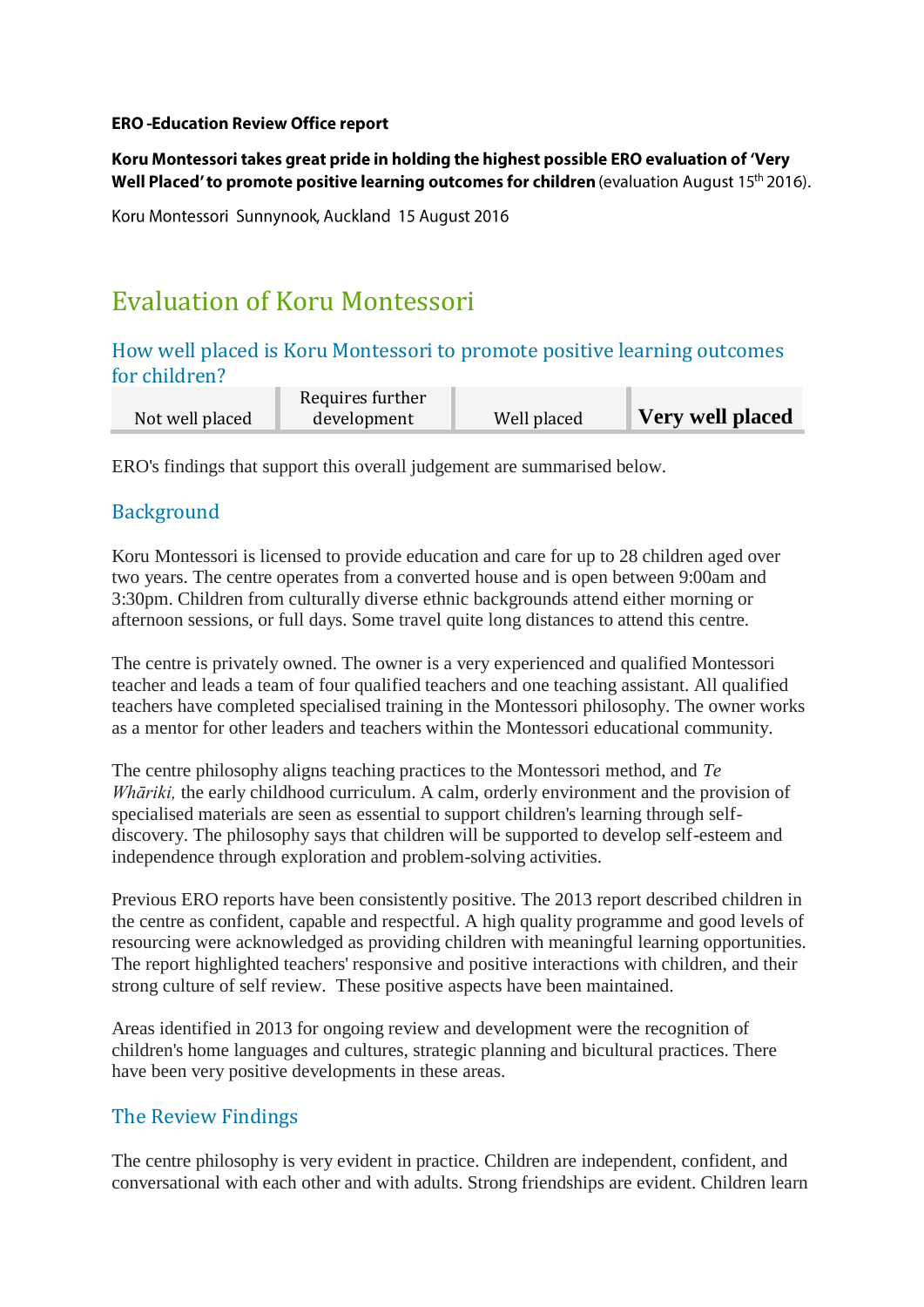through self-initiated experiences, and move purposefully from one activity to the next without adult direction.

Children make decisions and concentrate well. They respect each other's right to work uninterrupted for long periods of time. They are articulate and eager to share their learning with others. Children act with grace and courtesy towards each other and adults. Older children mentor and support younger children.

Teachers treat children with the utmost respect. They are good role models for children's developing language, social skills, and in the use of specialised Montessori materials. They acknowledge children to be capable and competent. Each child is recognised as a unique learner.

Teachers provide a programme rich with opportunities for children to explore their own and other cultures, and to develop extensive knowledge of the world they live in. Te reo and tikanga Māori are incorporated into conversations and teaching practices.

Literacy, science and mathematics are included in the programme in meaningful ways. Teachers' ongoing observations of children build a picture of what children know, understand, and are interested in learning more about. The range of literacy practices incorporated into the programme enable children to play with language, use literacy for a purpose, and question critically.

Teachers design and implement curriculum effectively. Portfolios are thoughtfully constructed records of children's individual learning journeys. They show continuity, and deepening complexity, in children's learning in a range of contexts. These records build each child's identity as a successful learner.

Parents who spoke with ERO shared their deep appreciation of the centre's philosophy, practices and programme for children. They felt well supported by the staff to understand how children learn in this specialised environment and how they can support this at home. Parents are well informed about what is planned for children and how they can take an active role in the centre programme.

The centre is well managed and responsive to the needs of its learning community. An effective process for self review is well embedded. There is a strong commitment to ongoing review and recognition of the positive outcomes for children as a result of the process. The centre leader and teachers advocate for young children and their families and ensure that families are able to access other appropriate agencies.

Performance management processes successfully contribute to the achievement of the service's vision and goals. The process successfully incorporates the Montessori Journey to Excellence, the Education Council's *Practising Teacher Criteria*, and teacher cultural competencies as reflected in *Tātaiako: Cultural Competencies for Teachers of Māori Learners*. Teaching practice clearly aligns with the centre philosophy, and the expectations of the Educational Council. Emergent leadership amongst the teachers is encouraged and there is a high level of relational trust across the teaching team.

#### Key Next Steps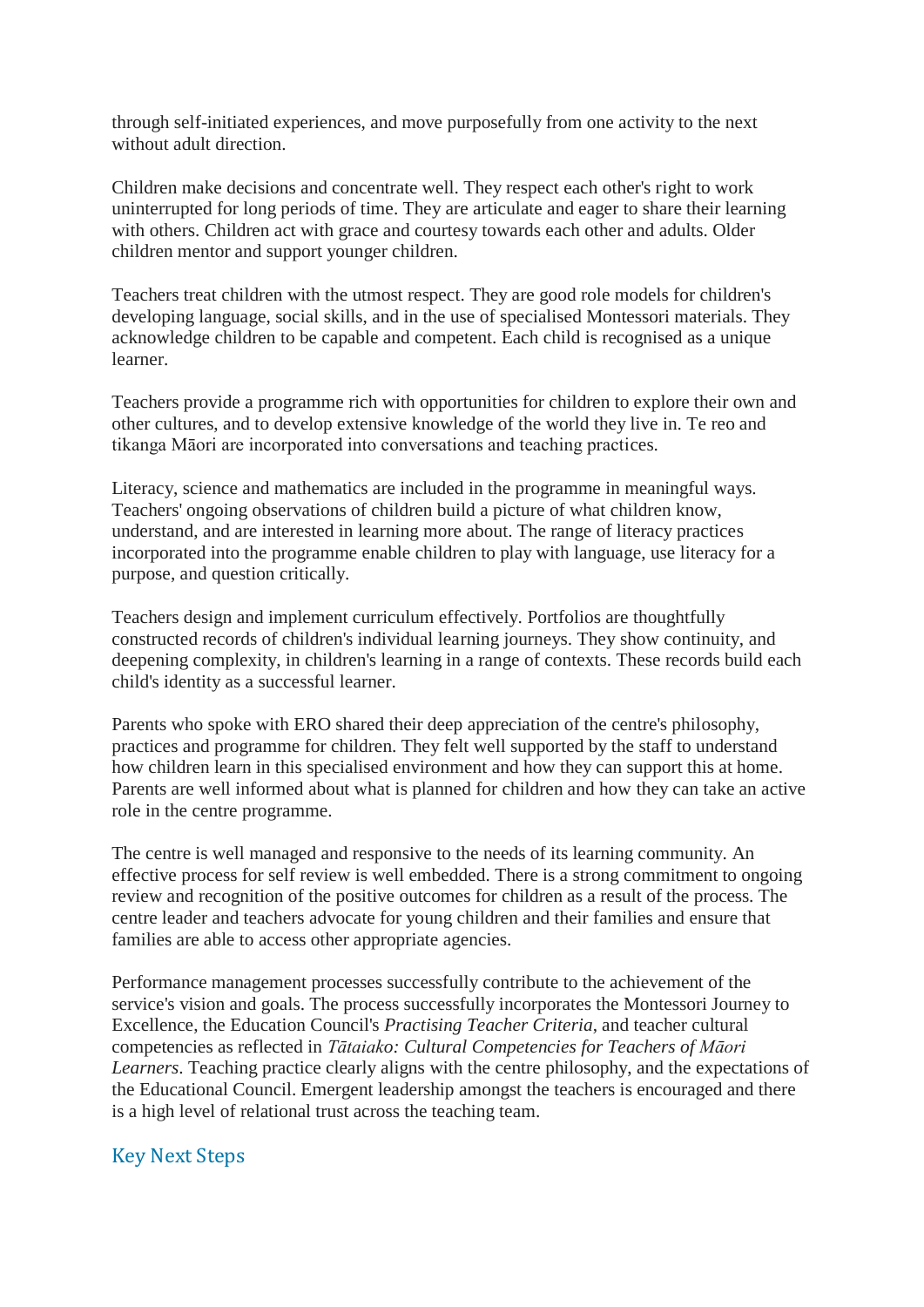In order to enhance their current high quality provision for children, the teaching team plans to:

- continue to develop and refine their programme planning
- deepen their knowledge of te ao Māori and how these perspectives can be included in the curriculum.

ERO endorses these intentions.

#### Management Assurance on Legal Requirements

Before the review, the staff and management of Koru Montessori completed an *ERO Centre Assurance Statement and Self-Audit Checklist*. In these documents they attested that they have taken all reasonable steps to meet their legal obligations related to:

- curriculum
- premises and facilities
- health and safety practices
- governance, management and administration.

During the review, ERO looked at the service's systems for managing the following areas that have a potentially high impact on children's wellbeing:

- emotional safety (including positive guidance and child protection)
- physical safety (including supervision; sleep procedures; accidents; medication; hygiene; excursion policies and procedures)
- suitable staffing (including qualification levels; police vetting; teacher registration; ratios)
- evacuation procedures and practices for fire and earthquake.

All early childhood services are required to promote children's health and safety and to regularly review their compliance with legal requirements.

#### Next ERO Review

When is ERO likely to review the service again?

The next ERO review of Koru Montessori will be in **four** years.

Graham Randell Deputy Chief Review Officer Northern

15 August 2016

#### The Purpose of ERO Reports

The Education Review Office (ERO) is the government department that, as part of its work, reviews early childhood services throughout Aotearoa New Zealand. ERO's reports provide information for parents and communities about each service's strengths and next steps for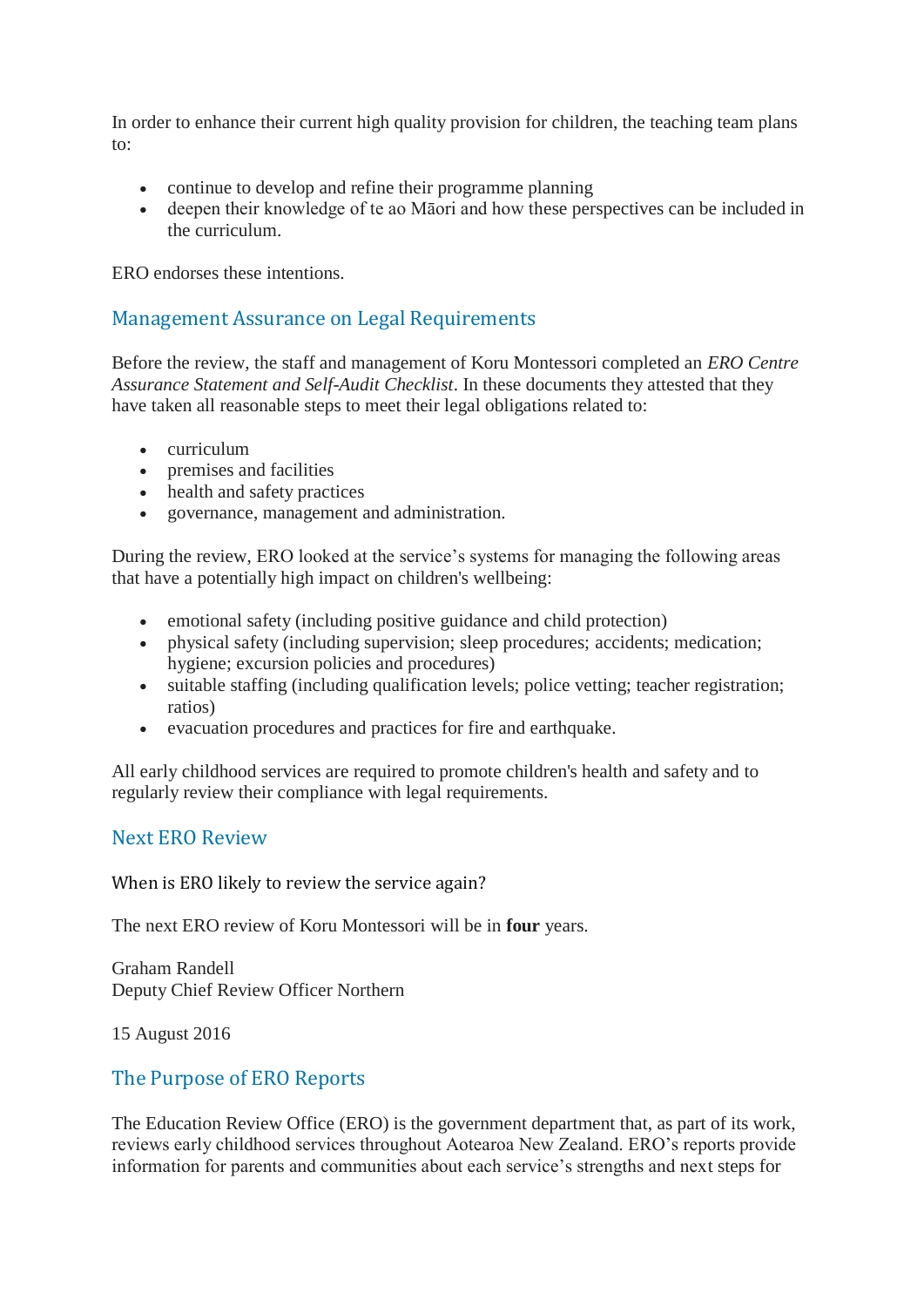development. ERO's bicultural evaluation framework Ngā Pou Here is described in SECTION 3 of this report. Early childhood services are partners in the review process and are expected to make use of the review findings to enhance children's wellbeing and learning.

| Location                                |                   | Sunnynook, Auckland                                      |                         |                                                        |
|-----------------------------------------|-------------------|----------------------------------------------------------|-------------------------|--------------------------------------------------------|
| Ministry of Education profile<br>number |                   | 20293                                                    |                         |                                                        |
| Licence type                            |                   | <b>Education &amp; Care Service</b>                      |                         |                                                        |
| Licensed under                          |                   | Education (Early Childhood Services) Regulations 2008    |                         |                                                        |
| Number licensed for                     |                   | 28 children, including up to 0 aged under 2              |                         |                                                        |
| Service roll                            |                   | 40                                                       |                         |                                                        |
| Gender composition                      |                   | 21<br><b>Boys</b><br>19<br>Girls                         |                         |                                                        |
| Ethnic composition                      |                   | Māori<br>Pākehā<br>Chinese<br>Indian<br>apanese<br>bther |                         | $\overline{2}$<br>10<br>16<br>5<br>$\overline{c}$<br>5 |
| Percentage of qualified teachers        |                   |                                                          |                         |                                                        |
| $0 - 49%$<br>50-79%<br>80%              |                   |                                                          |                         |                                                        |
| <b>Based on funding rates</b>           |                   | 30%                                                      |                         |                                                        |
| Reported ratios of staff<br>to children | Over <sub>2</sub> | 1:7                                                      |                         | Better than minimum<br>requirements                    |
| Review team on site                     |                   | uly 2016                                                 |                         |                                                        |
| Date of this report                     |                   | 15 August 2016                                           |                         |                                                        |
|                                         |                   |                                                          | <b>Education Review</b> | <b>June 2013</b>                                       |
|                                         |                   |                                                          | <b>Education Review</b> | <b>May 2010</b>                                        |
| Most recent ERO report(s)               |                   |                                                          | <b>Education Review</b> | April 2007                                             |

## 2 Information about the Early Childhood Service

# 3 General Information about Early Childhood Reviews

### ERO's Evaluation Framework

ERO's overarching question for an early childhood education review is 'How well placed is this service to promote positive learning outcomes for children?' ERO focuses on the following factors as described in the bicultural framework Ngā Pou [Here:](https://www.ero.govt.nz/publications/he-pou-tataki-how-ero-reviews-early-childhood-services/part-4-eros-framework-for-review-nga-pou-here/)

*Pou Whakahaere* – how the service determines its vision, philosophy and direction to ensure positive outcomes for children

*Pou Ārahi* – how leadership is enacted to enhance positive outcomes for children